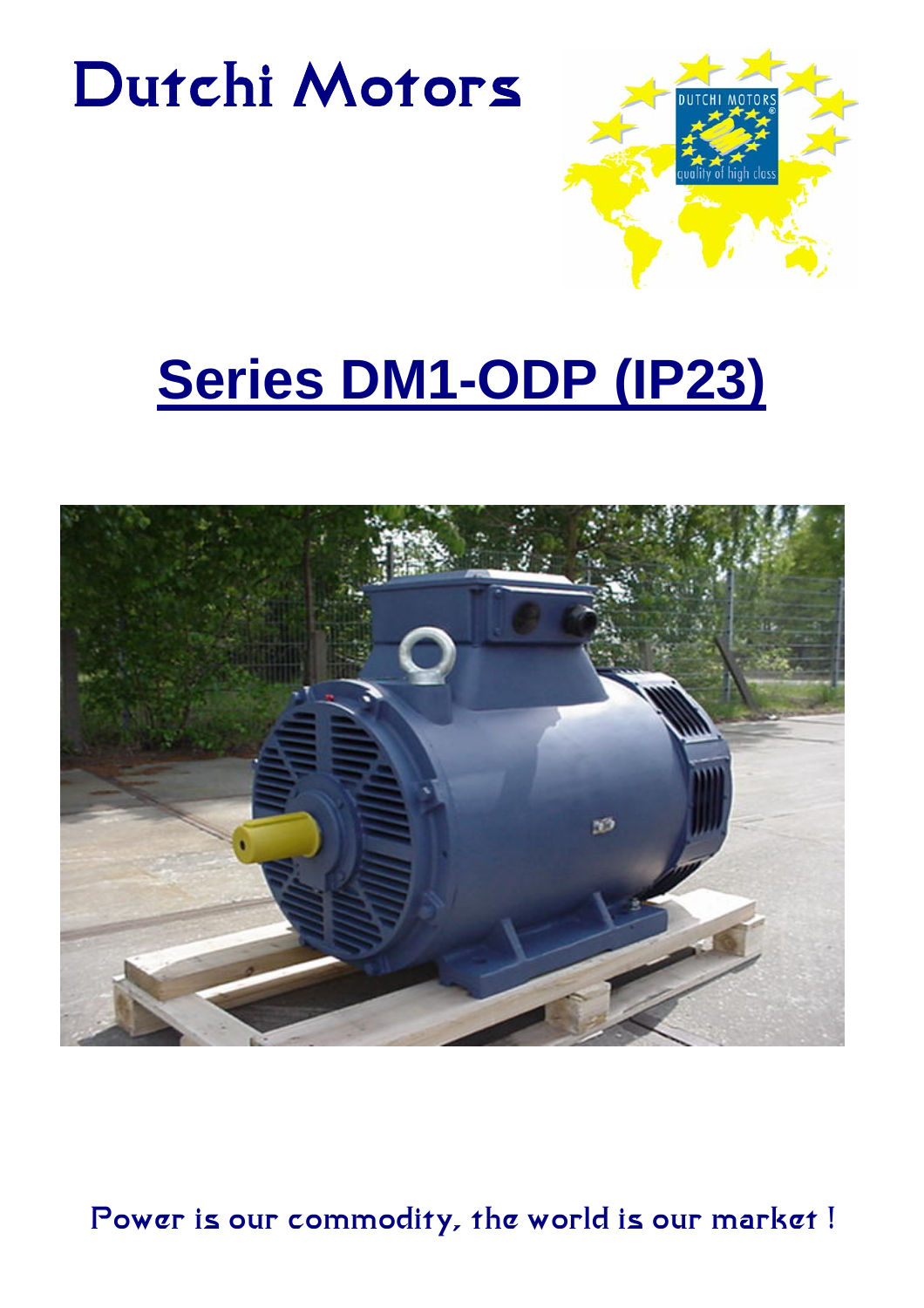## **DM1-ODP : Bearings; Lagerung; Roulements; Rodamientos**

| <b>Series</b> | Frame size    | <b>Poles</b>   | Driving end         | Non driving end | <b>Series</b>  | Frame size    | <b>Poles</b>   | Driving end | Non driving end |
|---------------|---------------|----------------|---------------------|-----------------|----------------|---------------|----------------|-------------|-----------------|
|               | Achshöhe      | Polzahl        | A-Seite             | <b>B-Seite</b>  |                | Achshöhe      | Polzahl        | A-Seite     | <b>B-Seite</b>  |
|               | Hauteur d'axe | <b>Poles</b>   | Côté Avant          | Côté Arriere    |                | Hauteur d'axe | <b>Poles</b>   | Côté Avant  | Côté Arriere    |
|               | Tamaño        | Polos          | Lado Acpolo         | Lado Ventilador |                | Tamaño        | Polos          | Lado Acpolo | Lado Ventilador |
|               |               |                |                     |                 | DM1-ODP        | 280           | 2              | 6314 C3 *   | 6314 C3         |
|               |               |                |                     |                 | DM1-ODP        | 280           | 2              | NU 314 **   |                 |
| DM1-ODP       | 180           | $\overline{2}$ | 6312 C <sub>3</sub> | 6312 C3         | DM1-ODP        | 280           | 4/6            | 6318 C3 *   | 6318 C3         |
| DM1-ODP       | 180           | 4/6            | 6312 C <sub>3</sub> | 6312 C3         | DM1-ODP        | 280           | 4/6            | NU 318 **   |                 |
| DM1-ODP       | 200           | $\overline{2}$ | 6313 C3             | 6313 C3         | DM1-ODP        | 315           | $\overline{2}$ | 6317 C3 *   | 6317 C3         |
| DM1-ODP       | 200           | 4/6            | 6313 C <sub>3</sub> | 6313 C3         | DM1-ODP        | 315           | 2              | NU 317 **   |                 |
| DM1-ODP       | 225           | $\overline{2}$ | 6314 C <sub>3</sub> | 6314 C3         | DM1-ODP        | 315           | 4/6            | 6319 C3 *   |                 |
| DM1-ODP       | 225           | 4/6            | 6314 C <sub>3</sub> | 6314 C3         | <b>DM1-ODP</b> | 315           | 4/6            | NU 319 **   | 6319 C3         |
| DM1-ODP       | 250           | $\overline{2}$ | 6314 C3 *           | 6314 C3         |                |               |                |             |                 |
| DM1-ODP       | 250           | $\overline{2}$ | NU 314 **           |                 |                |               |                |             |                 |
| DM1-ODP       | 250           | 4/6            | 6317 C3 *           | 6317 C3         |                |               |                |             |                 |
| DM1-ODP       | 250           | 4/6            | NU317 **            |                 |                |               |                |             |                 |

\* For Direct Coupling; Für Direkte Kupplung; Seulement pour accouplement direct; Para acoplamiento directo

\*\* For Belt Drive; Für Riemenantrieb; Seulement pour transmission poulie courroie; Para acoplamiento correa

| <b>Transport locking:</b>                                                                                                                                     | <b>Transport Sicherung:</b>                                                                                                    | <b>Blocage de l'Arbre:</b>                                                                                                                                                                               | <b>Bloqueo para Transporte:</b>                                                                                                                                                                                  |
|---------------------------------------------------------------------------------------------------------------------------------------------------------------|--------------------------------------------------------------------------------------------------------------------------------|----------------------------------------------------------------------------------------------------------------------------------------------------------------------------------------------------------|------------------------------------------------------------------------------------------------------------------------------------------------------------------------------------------------------------------|
| Motors with an NU or angular<br>contact bearing have a transport<br>locking device to prevent damage to<br>the bearings due to vibration during<br>transport. | Motoren mit NU oder<br>Schrägkugellager haben<br>auf der A-Seite eine<br>Transportsicherung um<br>Lagerschäden<br>zuvermeiden. | Moteurs avec roulements NU ou<br>roulements à contact oblique, sont<br>equipés d'un dispositif de blocage<br>du rotor pour éviter que les<br>roulements ne soient pas<br>endommagés pendant le transport | Los motores con rodamientos<br>de rodillos o de bolas de<br>contacto angular van<br>provistos con un sistema de<br>bloqueo del rotor de forma<br>que los rodamientos no<br>sufran daño durante el<br>transporte. |

## **DM1-ODP : Terminal box / Klemmenkasten**



|     |     | 7   | <b>IPE</b>         |
|-----|-----|-----|--------------------|
| 200 | 250 | 115 | $2-M50 \times 1.5$ |
| 226 | 280 | 123 | $2-M63x1.5$        |
| 226 | 280 | 123 | $2-M63x1.5$        |
| 303 | 335 | 166 | $2-M63x1.5$        |
| 370 | 470 | 170 | $2-M63x1.5$        |
| 370 | 470 | 170 | $3-M63\times1.5$   |

The national requirements based on; Die nationalen Vorschriften basieren auf; Normes nationale conforme les normes internationales; Normas national conforme las normativas internationales :

|                |                              |                 | IEC (CEI) 34-1/9, IEC (CEI) 85 |              |                             |
|----------------|------------------------------|-----------------|--------------------------------|--------------|-----------------------------|
|                |                              |                 | for; für; pour; por:           |              |                             |
| <b>Austria</b> | $: \ddot{\mathrm{O}}$ VE M10 | <b>Greece</b>   | : ELOT-EN 29316-93             | <b>Spain</b> | : AENOR                     |
| <b>Belgium</b> | : NBNC 51-101                | <b>Ireland</b>  | $\div$ ET C1                   |              | <b>Sweden</b> : SS 426 0101 |
| <b>Denmark</b> | $\therefore$ DS 5002         | <b>Italy</b>    | : CEI 2-3, V1                  |              | Switserla: SEV 3009         |
| <b>Finland</b> | : SFS-EN 60034-1             |                 | Netherlands : NEN-EN 60034-1   | <b>U.K.</b>  | : BS 4999; BS 5000          |
| <b>France</b>  | : NF $C$ 51                  | <b>Norway</b>   | : NEK-EN 60034-1               |              |                             |
| Germany        | : DIN-EN 60034-1             | <b>Portugal</b> | $\therefore$ IPQ               |              |                             |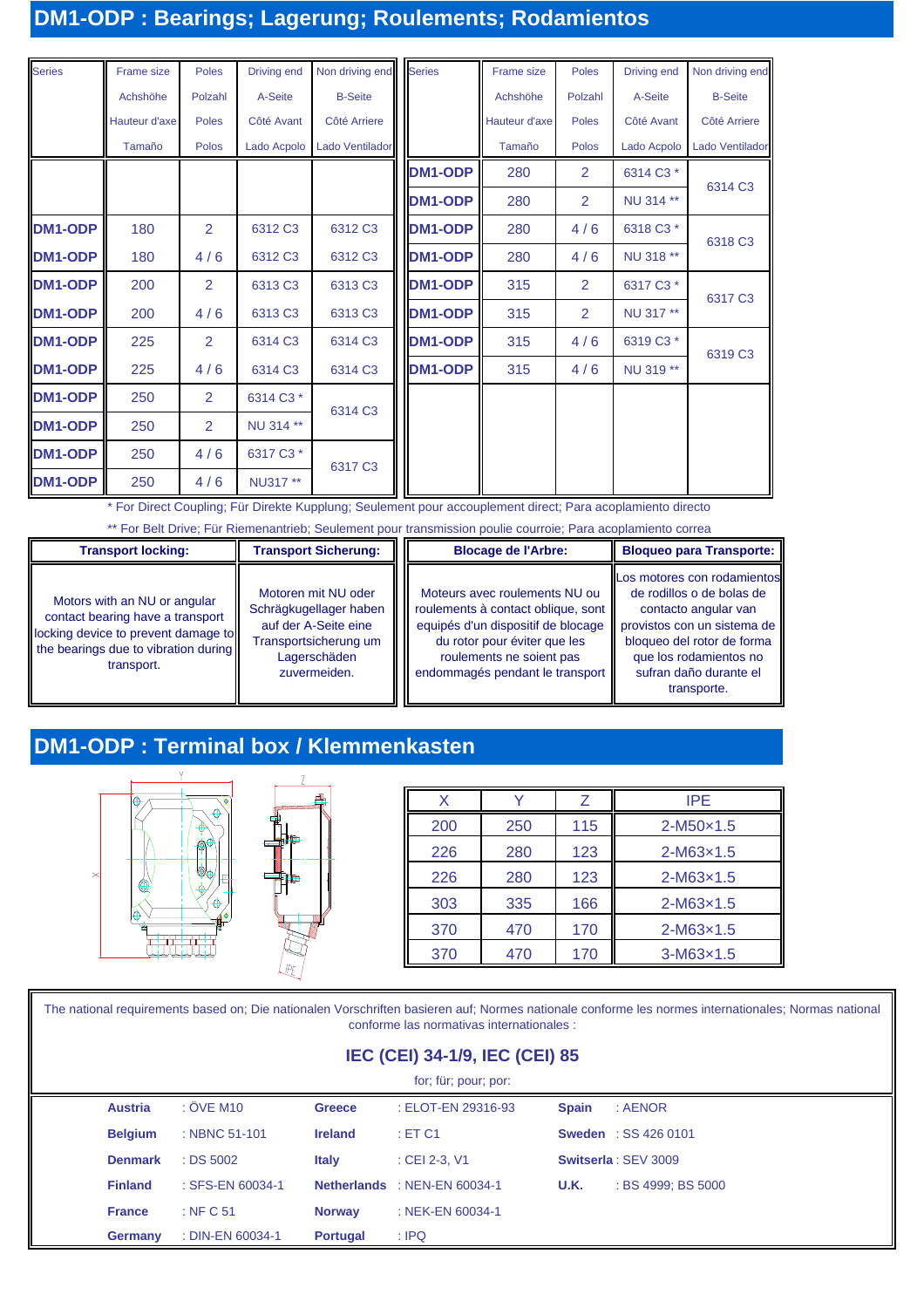## *DM1-ODP IP23 Motors*

|                                 |                                     |                  |                         | rated     |       |                      | full-load      | full-load      | full-load   | <b>Starting</b> | <b>Starting</b> | Pull-out             | Moment           | Weight     |
|---------------------------------|-------------------------------------|------------------|-------------------------|-----------|-------|----------------------|----------------|----------------|-------------|-----------------|-----------------|----------------------|------------------|------------|
|                                 | <b>DUTCHI MOTOR type</b>            |                  |                         | output    |       | Rated current at     | speed          | power          | efficiency  | current         | torque          | torque               | of inertia       | foot       |
|                                 |                                     |                  |                         | power     |       |                      | rpm            | factor         |             | $I_s/I_N$       | $M_{s}/M_{n}$   | $M_k/M_N$            | $J = 1/4GD^2$    | mounted    |
|                                 |                                     |                  |                         | Nenn-     |       |                      | Nenn-          | Leistungs-     | Wirkungs-   | Anlaufstrom     | Anlauf-         | Kipp-zu              | Trägheits-       | Gewicht    |
| $DM1-ODP = cast$ iron series 1, |                                     |                  |                         | Leistung  |       | Nennstrom bei        | drehzahl       | faktor         | grad        |                 | moment          | Nennmoment           | moment           | Fußaus-    |
|                                 |                                     |                  |                         |           |       |                      | $min-1$        |                |             | $I_{a}/I_{N}$   | $M_a/M_N$       | $M_k/M_N$            | $J = 1/4GD^2$    | führung    |
|                                 |                                     |                  |                         | Puissance |       |                      | <b>Vitesse</b> | Facteur de     | Rendement   | Courant de      | Couple de       | Couple               | <b>Moment</b>    | Masse      |
|                                 |                                     |                  |                         | Nominal   |       | Courant nominale à   | nominal        | puissance      |             | démarrage       | démarrage       | maximum              | <b>d'inertie</b> | (moteur à  |
|                                 |                                     |                  |                         |           |       |                      | t/min          |                |             | $I_d/I_N$       | $C_d/C_N$       | $C_m/C_N$            | $J = 1/4GD^2$    | pattes)    |
|                                 | frame size                          |                  |                         | Potencia  |       |                      | Velocidad      | Factor de      | Rendimiento | Intensidad      | Par de          | Par                  | Momento          | Peso       |
|                                 | <b>Baugröße</b>                     |                  |                         | Nominal   |       | Intensidad nominal à | nominal        | potencia       |             | de arranque     | arranque        | maximal              | de inercia       | (motor     |
|                                 | hauteur d'axe<br>tamaño de carcassa |                  |                         |           | 380 V | 400 V                | r/min          |                | 100%        | $I_s/I_N$       | $T_s/T_N$       | $T_{\text{max}}/T_N$ | $J = 1/4GD^2$    | con patas) |
|                                 |                                     |                  |                         | $P_{N}$   | $I_N$ | $I_N$                | $n_N$          | $\cos \varphi$ | η           |                 |                 |                      |                  |            |
|                                 | <b>IEC-DIN</b>                      |                  |                         | kW        | A     | Α                    | $min^{-1}$     |                | %           |                 |                 |                      | kgm <sup>2</sup> | kg         |
| <b>DM1-ODP</b>                  | 160                                 | M                | $\overline{2}$          | 15        |       |                      |                |                |             |                 |                 |                      |                  |            |
| <b>DM1-ODP</b>                  | 160                                 | L                | $\overline{\mathbf{2}}$ | 18,5      |       |                      |                |                |             |                 |                 |                      |                  |            |
| DM1-ODP                         | 160                                 | <b>LX</b>        | $\mathbf{2}$            | 22        |       |                      |                |                |             |                 |                 |                      |                  |            |
| <b>DM1-ODP</b>                  | 180                                 | М                | $\overline{\mathbf{2}}$ | 30        | 55,8  | 53,2                 | 2.940          | 0,89           | 91,5        | 6,8             | 2,0             | 2,4                  | 0,125            | 215        |
| DM1-ODP                         | 180                                 | L                | 2                       | 37        | 68,9  | 65,6                 | 2.940          | 0,89           | 91,5        | 6,8             | 2,0             | 2,4                  | 0,135            | 220        |
| DM1-ODP                         | 200                                 | M                | $\overline{\mathbf{2}}$ | 45        | 86,1  | 82,0                 | 2.950          | 0,87           | 91,0        | 7,0             | 2,1             | 2,5                  | 0,188            | 270        |
| DM1-ODP                         | 200                                 | L                | 2                       | 55        | 105   | 100                  | 2.950          | 0,87           | 91,0        | 7,0             | 2,1             | 2,5                  | 0,210            | 275        |
| DM1-ODP                         | 225                                 | М                | $\overline{\mathbf{2}}$ | 75        | 143   | 136                  | 2.960          | 0,86           | 92,7        | 7,5             | 2,2             | 3,3                  | 0,362            | 396        |
| DM1-ODP                         | 250                                 | $\mathbf{s}$     | $\overline{2}$          | 90        | 161   | 154                  | 2.960          | 0,90           | 94,0        | 7,5             | 2,4             | 3,0                  | 0,531            | 490        |
| DM1-ODP                         | 250                                 | M                | $\overline{\mathbf{2}}$ | 110       | 195   | 186                  | 2.960          | 0,91           | 94,0        | 7,5             | 2,4             | 3,0                  | 0,584            | 517        |
| <b>DM1-ODP</b>                  | 280                                 | $\mathbf{s}$     | $\overline{2}$          |           |       |                      |                |                |             |                 |                 |                      |                  |            |
| <b>DM1-ODP</b>                  | 280                                 | М                | $\overline{\mathbf{2}}$ | 132       | 243   | 232                  | 2.970          | 0,88           | 93,5        | 7,3             | 2,3             | 2,9                  | 0.793            | 671        |
| <b>DM1-ODP</b>                  | 315                                 | S                | $\overline{2}$          | 160       | 281   | 273                  | 2.960          | 0,89           | 94,7        | 6,7             | 2,4             | 3,0                  | 1,515            | 853        |
| <b>DM1-ODP</b>                  | 315                                 | М                | $\overline{2}$          | 200       | 356   | 339                  | 2.970          | 0,90           | 94,5        | 7,2             | 1,8             | 2,8                  | 1,684            | 946        |
| <b>DM1-ODP</b>                  | 315                                 | <b>MX</b>        | $\overline{\mathbf{2}}$ |           |       |                      |                |                |             |                 |                 |                      |                  |            |
| DM1-ODP                         | 315                                 | LA               | $\mathbf{2}$            | 250       | 445   | 424                  | 2.975          | 0,90           | 94,5        | 7,2             | 1,8             | 2,8                  | 2,012            | 1.034      |
| <b>DM1-ODP</b>                  | 315                                 | LB.              | $\mathbf{2}$            | 280       | 510   | 486                  | 2.970          | 0,88           | 94,5        | 7,0             | 1,6             | 2,1                  | 2,345            | 1.100      |
| DM1-ODP                         | 315                                 | <b>LX</b>        | $\mathbf{2}$            | 315       | 553   | 527                  | 2.965          | 0,91           | 94,8        | 7,0             | 1,5             | 2,5                  | 2,632            | 1.172      |
| DM1-ODP                         | 315                                 | LY.              | $\mathbf{2}$            | 355       | 629   | 599                  | 2.965          | 0,90           | 95,0        | 7,0             | 1,5             | 2,5                  | 2,745            | 1.183      |
| DM1-ODP                         | 315                                 | LZA <sub>2</sub> |                         | 400       | 705   | 672                  | 2.965          | 0,90           | 95,5        | 7,0             | 1,5             | 2,5                  | 3,157            | 1.210      |
| DM1-ODP                         | 315                                 | LZB <sub>2</sub> |                         | 450       | 793   | 755                  | 2.965          | 0,90           | 95,6        | 7,0             | 1,6             | 2,7                  | 3,314            | 1.463      |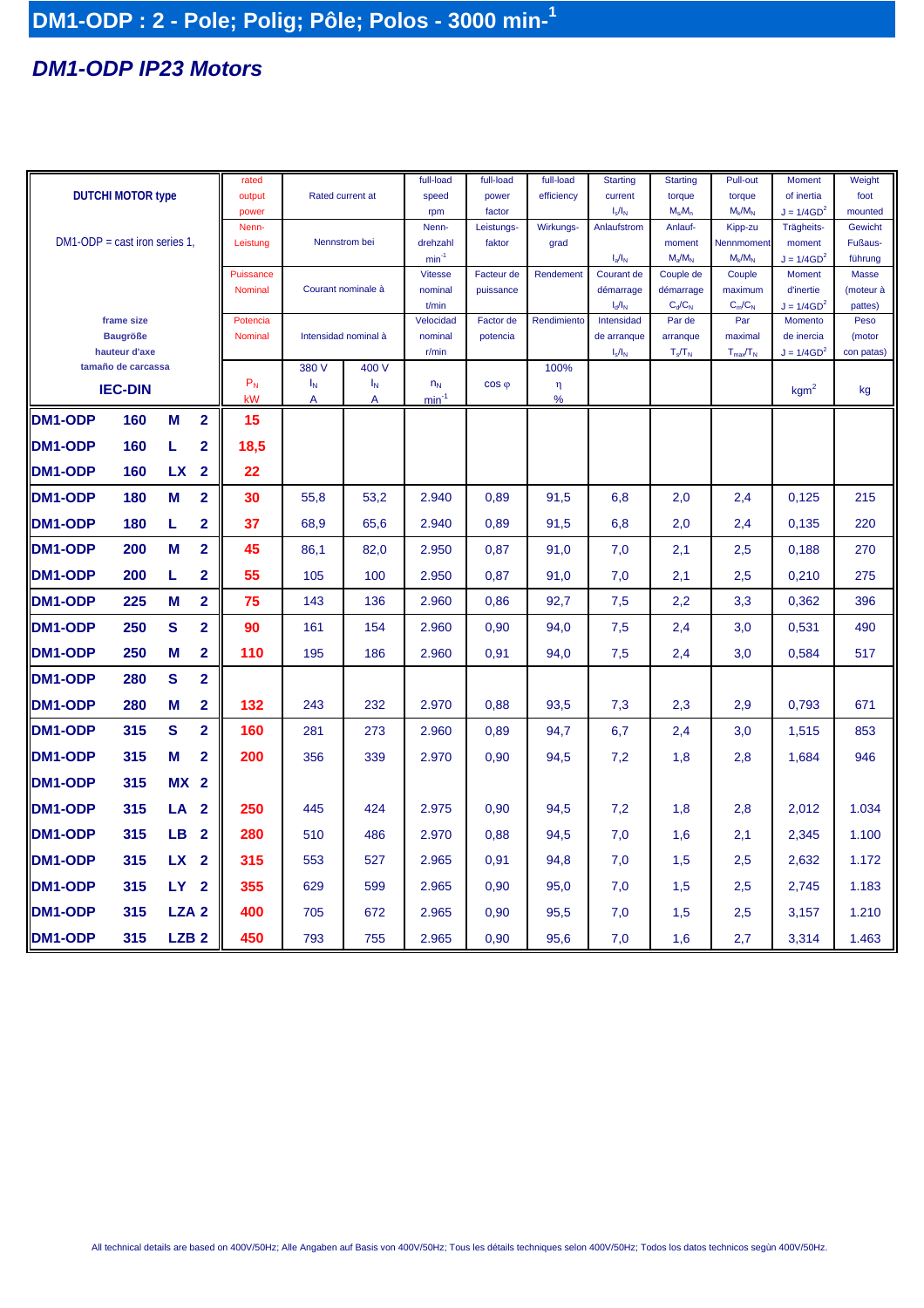## *DM1-ODP IP23 Motors*

|                                 |                          |                  |                     | rated     |                  |                      | full-load                 | full-load      | full-load   | <b>Starting</b>         | <b>Starting</b>        | Pull-out          | Moment                  | Weight           |
|---------------------------------|--------------------------|------------------|---------------------|-----------|------------------|----------------------|---------------------------|----------------|-------------|-------------------------|------------------------|-------------------|-------------------------|------------------|
|                                 | <b>DUTCHI MOTOR type</b> |                  |                     | output    | Rated current at |                      | speed                     | power          | efficiency  | current                 | torque                 | torque            | of inertia              | foot             |
|                                 |                          |                  |                     | power     |                  |                      | rpm                       | factor         |             | $I_s/I_N$               | $M_s/M_n$              | $M_k/M_N$         | $J = 1/4GD^2$           | mounted          |
|                                 |                          |                  |                     | Nenn-     |                  |                      | Nenn-                     | Leistungs-     | Wirkungs-   | Anlaufstrom             | Anlauf-                | Kipp-zu           | Trägheits-              | Gewicht          |
| $DM1-ODP = cast$ iron series 1, |                          |                  |                     | Leistung  |                  | Nennstrom bei        | drehzahl                  | faktor         | grad        |                         | moment                 | Nennmoment        | moment                  | Fußaus-          |
|                                 |                          |                  |                     | Puissance |                  |                      | $min-1$<br><b>Vitesse</b> | Facteur de     | Rendement   | $I_a/I_N$<br>Courant de | $M_a/M_N$<br>Couple de | $M_k/M_N$         | $J = 1/4GD^2$<br>Moment | führung<br>Masse |
|                                 |                          |                  |                     | Nominal   |                  | Courant nominale à   | nominal                   | puissance      |             | démarrage               | démarrage              | Couple<br>maximum | <b>d'inertie</b>        | (moteur à        |
|                                 |                          |                  |                     |           |                  |                      | t/min                     |                |             | $I_d/I_N$               | $C_d/C_N$              | $C_m/C_N$         | $J = 1/4GD^2$           | pattes)          |
|                                 | frame size               |                  |                     | Potencia  |                  |                      | Velocidad                 | Factor de      | Rendimiento | Intensidad              | Par de                 | Par               | Momento                 | Peso             |
|                                 | <b>Baugröße</b>          |                  |                     | Nominal   |                  | Intensidad nominal à | nominal                   | potencia       |             | de arranque             | arranque               | maximal           | de inercia              | (motor           |
|                                 | hauteur d'axe            |                  |                     |           |                  |                      | r/min                     |                |             | $I_s/I_N$               | $T_s/T_N$              | $T_{max}/T_N$     | $J = 1/4GD^2$           | con patas)       |
|                                 | tamaño de carcassa       |                  |                     |           | 380 V            | 400 V                |                           |                | 100%        |                         |                        |                   |                         |                  |
|                                 | <b>IEC-DIN</b>           |                  |                     | $P_{N}$   | $I_N$            | $I_N$                | $n_N$                     | $\cos \varphi$ | $\eta$      |                         |                        |                   | kgm <sup>2</sup>        | kg               |
|                                 |                          |                  |                     | kW        | A                | A                    | $min^{-1}$                |                | %           |                         |                        |                   |                         |                  |
| DM1-ODP                         | 160                      | M                | 4                   | 11        |                  |                      |                           |                |             |                         |                        |                   |                         |                  |
| <b>DM1-ODP</b>                  | 160                      | L                | 4                   | 15        |                  |                      |                           |                |             |                         |                        |                   |                         |                  |
| DM1-ODP                         | 160                      | <b>LX</b>        | 4                   | 18,5      |                  |                      |                           |                |             |                         |                        |                   |                         |                  |
| <b>DM1-ODP</b>                  | 180                      | М                | 4                   | 22        | 43,9             | 41,8                 | 1.465                     | 0,84           | 90,5        | 6,8                     | 2,6                    | 2,8               | 0,224                   | 209              |
| DM1-ODP                         | 180                      | L                | 4                   | 30        | 60,0             | 57,6                 | 1.455                     | 0,83           | 90,7        | 6,6                     | 2,6                    | 3,4               | 0,266                   | 231              |
| <b>DM1-ODP</b>                  | 200                      | M                | 4                   | 37        | 74,6             | 71,0                 | 1.460                     | 0,84           | 89,5        | 6,6                     | 2,4                    | 2,6               | 0,328                   | 264              |
| <b>DM1-ODP</b>                  | 200                      | L                | 4                   | 45        | 88,2             | 84,0                 | 1.460                     | 0,85           | 91,0        | 6,8                     | 2,5                    | 2,7               | 0,620                   | 292              |
| DM1-ODP                         | 225                      | M                | 4                   | 55        | 102              | 96,7                 | 1.470                     | 0,89           | 92,5        | 6,3                     | 2,3                    | 2,9               | 0,945                   | 391              |
| <b>DM1-ODP</b>                  | 250                      | S                | 4                   | 75        | 131              | 129                  | 1.480                     | 0,89           | 93,6        | 6,4                     | 2,3                    | 3,0               | 1,032                   | 501              |
| <b>DM1-ODP</b>                  | 250                      | М                | 4                   | 90        | 169              | 161                  | 1.475                     | 0,87           | 92,5        | 6,7                     | 2,4                    | 2,7               | 1,546                   | 528              |
| <b>DM1-ODP</b>                  | 280                      | S                | 4                   | 110       | 205              | 195                  | 1.475                     | 0,88           | 92,5        | 6,7                     | 2,4                    | 2,6               | 1,764                   | 688              |
| <b>DM1-ODP</b>                  | 280                      | М                | 4                   | 132       | 243              | 232                  | 1.475                     | 0,88           | 93,5        | 7,0                     | 2,4                    | 2,6               | 3,212                   | 748              |
| <b>DM1-ODP</b>                  | 315                      | S                | 4                   | 160       | 293              | 279                  | 1.485                     | 0,87           | 95,0        | 7,0                     | 2,3                    | 2,6               | 3,621                   | 963              |
| <b>DM1-ODP</b>                  | 315                      | М                | 4                   | 200       | 368              | 350                  | 1.485                     | 0,87           | 94,8        | 7,0                     | 2,4                    | 2,6               | 3,643                   | 1.040            |
| <b>DM1-ODP</b>                  | 315                      | <b>MX</b>        | 4                   |           |                  |                      |                           |                |             |                         |                        |                   |                         |                  |
| DM1-ODP                         | 315                      | LA               | 4                   | 250       | 458              | 437                  | 1.480                     | 0,87           | 95,0        | 7,0                     | 2,4                    | 2,5               | 3,702                   | 1.155            |
| DM1-ODP                         | 315                      | LВ               | 4                   | 280       | 513              | 489                  | 1.480                     | 0,87           | 95,0        | 7,0                     | 2,4                    | 2,5               | 3,802                   | 1.243            |
| DM1-ODP                         | 315                      | <b>LX</b>        | 4                   | 315       | 581              | 553                  | 1.480                     | 0,87           | 94,5        | 6,7                     | 1,7                    | 2,5               | 3,923                   | 1.287            |
| <b>DM1-ODP</b>                  | 315                      | <b>LY</b>        | $\overline{\bf{4}}$ | 355       | 658              | 627                  | 1.480                     | 0,87           | 94,0        | 6,7                     | 1,6                    | 2,4               | 4,130                   | 1.342            |
| DM1-ODP                         | 315                      | LZA 4            |                     |           |                  |                      |                           |                |             |                         |                        |                   |                         |                  |
| <b>DM1-ODP</b>                  | 315                      | LZB <sub>4</sub> |                     | 400       | 746              | 710                  | 1.480                     | 0,86           | 94,5        | 6,7                     | 1,6                    | 2,4               | 4,321                   | 1.969            |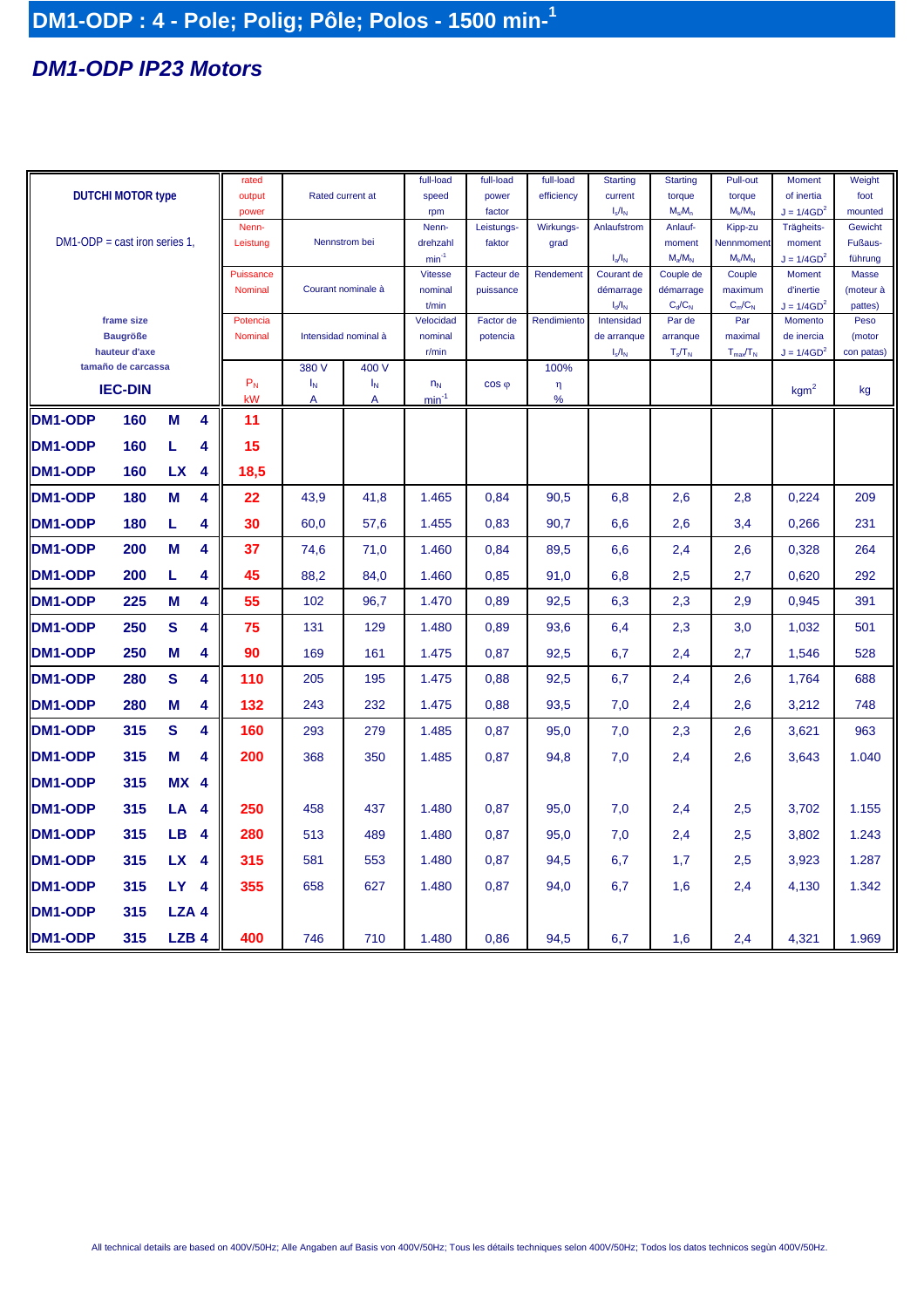## *DM1-ODP IP23 Motors*

|                                 |                               |                  |   | rated     |                  |                      | full-load        | full-load      | full-load   | <b>Starting</b>          | <b>Starting</b>       | Pull-out                 | Moment                      | Weight               |
|---------------------------------|-------------------------------|------------------|---|-----------|------------------|----------------------|------------------|----------------|-------------|--------------------------|-----------------------|--------------------------|-----------------------------|----------------------|
|                                 | <b>DUTCHI MOTOR type</b>      |                  |   | output    | Rated current at |                      | speed            | power          | efficiency  | current                  | torque                | torque                   | of inertia                  | foot                 |
|                                 |                               |                  |   | power     |                  |                      | rpm              | factor         |             | $I_s/I_N$                | $M_s/M_n$             | $M_k/M_N$                | $J = 1/4GD^2$               | mounted              |
|                                 |                               |                  |   | Nenn-     |                  |                      | Nenn-            | Leistungs-     | Wirkungs-   | Anlaufstrom              | Anlauf-               | Kipp-zu                  | Trägheits-                  | Gewicht              |
| $DM1-ODP = cast$ iron series 1, |                               |                  |   | Leistung  |                  | Nennstrom bei        | drehzahl         | faktor         | grad        |                          | moment                | Nennmoment               | moment                      | Fußaus-              |
|                                 |                               |                  |   |           |                  |                      | $min^{-1}$       |                |             | $I_a/I_N$                | $M_a/M_N$             | $M_k/M_N$                | $J = 1/4GD^2$               | führung              |
|                                 |                               |                  |   | Puissance |                  |                      | <b>Vitesse</b>   | Facteur de     | Rendement   | Courant de               | Couple de             | Couple                   | Moment                      | Masse                |
|                                 |                               |                  |   | Nominal   |                  | Courant nominale à   | nominal          | puissance      |             | démarrage                | démarrage             | maximum                  | d'inertie                   | (moteur à            |
|                                 |                               |                  |   |           |                  |                      | t/min            |                |             | $I_d/I_N$                | $C_d/C_N$             | $C_m/C_N$                | $J = 1/4GD^2$               | pattes)              |
|                                 | frame size<br><b>Baugröße</b> |                  |   | Potencia  |                  | Intensidad nominal à | Velocidad        | Factor de      | Rendimiento | Intensidad               | Par de                | Par                      | Momento                     | Peso                 |
|                                 | hauteur d'axe                 |                  |   | Nominal   |                  |                      | nominal<br>r/min | potencia       |             | de arranque<br>$I_s/I_N$ | arranque<br>$T_s/T_N$ | maximal<br>$T_{max}/T_N$ | de inercia<br>$J = 1/4GD^2$ | (motor<br>con patas) |
|                                 | tamaño de carcassa            |                  |   |           | 380 V            | 400 V                |                  |                | 100%        |                          |                       |                          |                             |                      |
|                                 |                               |                  |   | $P_{N}$   | $I_N$            | $I_N$                | $n_N$            | $\cos \varphi$ | $\eta$      |                          |                       |                          |                             |                      |
|                                 | <b>IEC-DIN</b>                |                  |   | kW        | A                | Α                    | $min^{-1}$       |                | %           |                          |                       |                          | kgm <sup>2</sup>            | kg                   |
| <b>DM1-ODP</b>                  | 160                           | м                | 6 |           |                  |                      |                  |                |             |                          |                       |                          |                             |                      |
| <b>DM1-ODP</b>                  | 160                           | L                | 6 |           |                  |                      |                  |                |             |                          |                       |                          |                             |                      |
| <b>DM1-ODP</b>                  | 160                           | <b>LX</b>        | 6 | 11        |                  |                      |                  |                |             |                          |                       |                          |                             |                      |
| DM1-ODP                         | 180                           | М                | 6 | 15        | 31,5             | 30,0                 | 965              | 0,81           | 89,0        | 6,0                      | 2,3                   | 2,5                      | 0,231                       | 209                  |
| DM1-ODP                         | 180                           | L                | 6 | 18,5      | 38,4             | 36,6                 | 965              | 0,82           | 89,0        | 6,0                      | 2,3                   | 2,5                      | 0,256                       | 220                  |
| DM1-ODP                         | 200                           | M                | 6 | 22        | 45,4             | 43,3                 | 965              | 0,82           | 89,5        | 6,2                      | 2,3                   | 2,5                      | 0,342                       | 264                  |
| DM1-ODP                         | 200                           | L                | 6 | 30        | 61,6             | 58,7                 | 965              | 0,82           | 90.0        | 6,2                      | 2,3                   | 2,5                      | 0,402                       | 286                  |
|                                 |                               |                  |   |           |                  |                      |                  |                |             |                          |                       |                          |                             |                      |
| <b>DM1-ODP</b>                  | 225                           | M                | 6 | 37        | 75,1             | 71,6                 | 975              | 0,82           | 91,0        | 6,3                      | 2,3                   | 2,5                      | 0,632                       | 385                  |
| <b>DM1-ODP</b>                  | 250                           | $\mathbf{s}$     | 6 | 45        | 91,4             | 87,0                 | 975              | 0,82           | 91,0        | 6,3                      | 2,3                   | 2,5                      | 0,834                       | 457                  |
| DM1-ODP                         | 250                           | М                | 6 | 55        | 113              | 108                  | 975              | 0,82           | 90,0        | 6,3                      | 2,2                   | 2,5                      | 0,894                       | 479                  |
| DM1-ODP                         | 280                           | S                | 6 | 75        | 151              | 144                  | 975              | 0,82           | 91,5        | 6,3                      | 2,2                   | 2,5                      | 1,421                       | 660                  |
| DM1-ODP                         | 280                           | М                | 6 | 90        | 180              | 171                  | 975              | 0,82           | 92,5        | 6,2                      | 2,2                   | 2,5                      | 1,853                       | 754                  |
| <b>DM1-ODP</b>                  | 315                           | S                | 6 | 110       | 212              | 202                  | 985              | 0.84           | 93,5        | 6,0                      | 2,0                   | 2,6                      | 3,264                       | 968                  |
| <b>DM1-ODP</b>                  | 315                           | М                | 6 | 132       | 253              | 241                  | 985              | 0,84           | 94,0        | 6,0                      | 2,0                   | 2,6                      | 3,512                       | 1.018                |
| DM1-ODP                         | 315                           | <b>MX</b>        | 6 | 160       | 307              | 292                  | 985              | 0,84           | 94,0        | 6,2                      | 2,0                   | 2,6                      | 3,684                       | 1.084                |
| DM1-ODP                         | 315                           | LA               | 6 | 180       | 345              | 329                  | 985              | 0,84           | 94,0        | 6,4                      | 2,0                   | 2,6                      | 3,967                       | 1.122                |
| <b>DM1-ODP</b>                  | 315                           | LВ               | 6 | 200       | 375              | 357                  | 985              | 0,86           | 94,0        | 6,0                      | 1,8                   | 2,5                      | 4,764                       | 1.177                |
| DM1-ODP                         | 315                           | <b>LX</b>        | 6 | 225       | 427              | 406                  | 985              | 0,85           | 94,0        | 6,4                      | 1,8                   | 2,6                      | 5,106                       | 1.232                |
| <b>DM1-ODP</b>                  | 315                           | LY .             | 6 | 250       | 469              | 446                  | 985              | 0,86           | 94,0        | 6,2                      | 1,8                   | 2,5                      | 5,525                       | 1.276                |
| <b>DM1-ODP</b>                  | 315                           | LZA <sub>6</sub> |   |           |                  |                      |                  |                |             |                          |                       |                          |                             |                      |
| <b>DM1-ODP</b>                  | 315                           | LZB <sub>6</sub> |   | 280       | 525              | 500                  | 985              | 0.86           | 94,0        | 6,3                      | 1,8                   | 2,5                      | 6,467                       | 1.458                |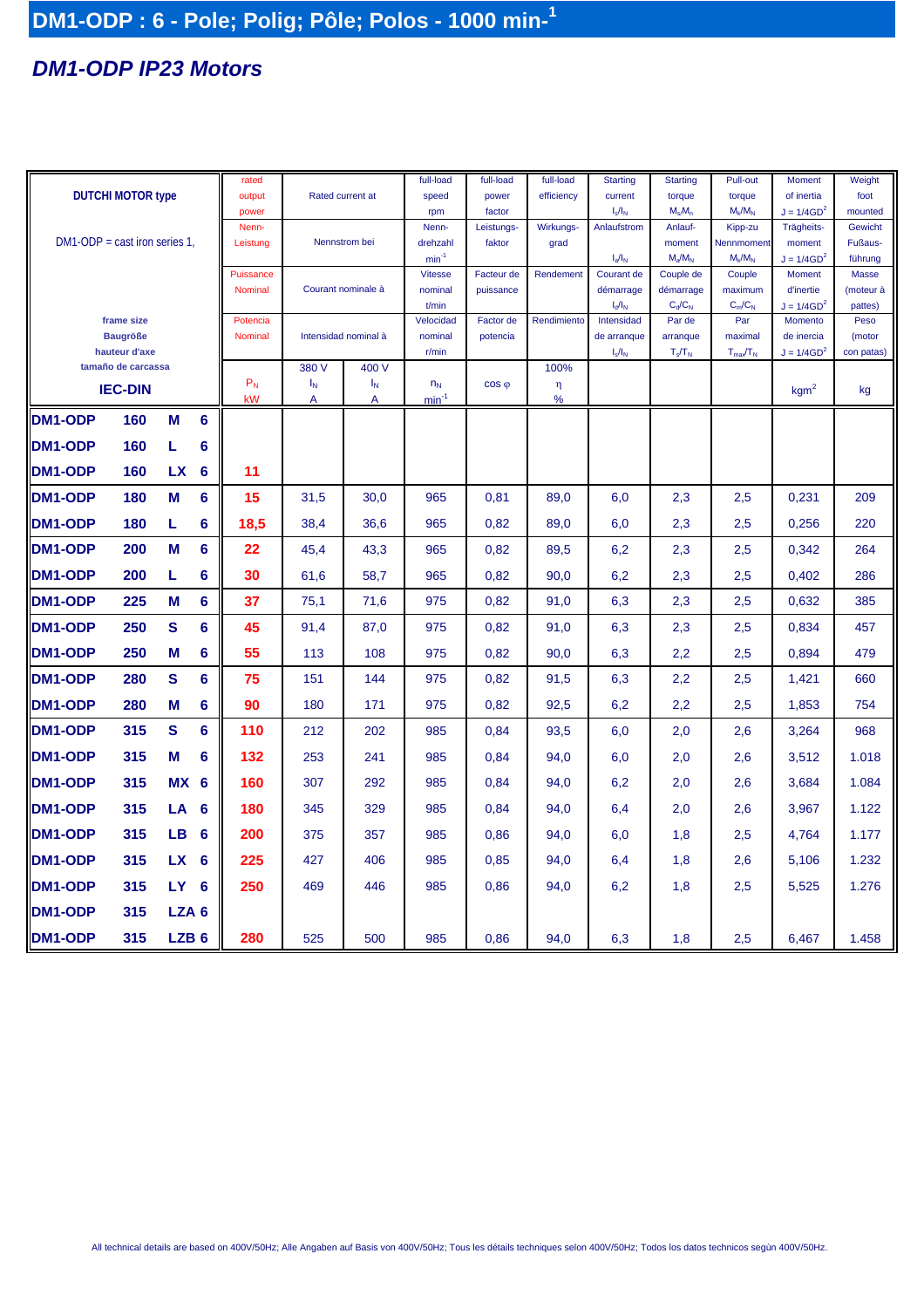# **DM1-ODP (IP23) 180 - 315 : IM B3**

#### DM1-ODP 180-280





### DM1-ODP 315



|         | Dimensions in mm |             |                | Abmessungen im mm |     |           |           |     |     |     | Dimensions en mm |    |     |    |           |           |           | Dimensiones en mm |     |           |     |      |  |
|---------|------------------|-------------|----------------|-------------------|-----|-----------|-----------|-----|-----|-----|------------------|----|-----|----|-----------|-----------|-----------|-------------------|-----|-----------|-----|------|--|
|         | <b>Type</b>      |             |                | A                 | в   | <b>B1</b> | <b>B2</b> | C   | D   | Е   | F                | G  | н   | K  | <b>AB</b> | <b>AC</b> | <b>HD</b> | <b>BB</b>         | LD  | <b>HA</b> | AA  |      |  |
| DM1-ODP | 180              | M/L         | $2 - 6$        | 279               | 241 | 279       |           | 121 | 55  | 110 | 16               | 49 | 180 | 15 | 350       | 380       | 490       | 335               | 262 | 30        | 65  | 740  |  |
| DM1-ODP | 200              | M/L         | $2 - 6$        | 318               | 267 | 305       |           | 133 | 60  | 140 | 18               | 53 | 200 | 19 | 390       | 420       | 550       | 375               | 287 | 30        | 70  | 800  |  |
| DM1-ODP | 225              | M           | $\overline{2}$ | 356               | 311 |           |           | 149 |     |     |                  |    | 225 |    | 440       | 470       | 625       | 387               | 318 | 35        | 75  | 890  |  |
| DM1-ODP | 225              | M           | $4 - 6$        |                   |     |           |           |     | 65  |     |                  | 58 |     |    |           |           |           |                   |     |           |     |      |  |
| DM1-ODP | 250              | $S/M$ 2     |                | 406               |     | 349       |           | 168 |     |     |                  |    | 250 | 24 | 490       | 520       | 725       | 425               | 331 | 40        | 85  | 960  |  |
| DM1-ODP | 250              |             | $S/M$ 4-6      |                   |     |           |           |     | 75  |     | 20               | 68 |     |    |           |           |           |                   |     |           |     |      |  |
| DM1-ODP | 280              | S/M         | $\overline{2}$ | 457               | 368 | 419       |           | 190 | 65  |     | 18               | 58 | 280 | 24 | 550       | 580       | 783       | 490               | 377 | 45        | 95  | 1056 |  |
| DM1-ODP | 280              |             | $S/M$ 4-6      |                   |     |           |           |     | 80  | 170 | 22               | 71 |     |    |           |           |           |                   |     |           |     | 1086 |  |
| DM1-ODP | 315              | $S/M/L$ 2   |                | 508               | 406 | 457       | 508       | 216 | 70  | 140 | 20               | 63 | 315 | 28 | 620       | 665       | 865       | 600               | 458 | 50        | 110 | 1285 |  |
| DM1-ODP | 315              | $S/M/L$ 4-6 |                |                   |     |           |           |     | 90  | 170 | 25               | 81 |     |    |           |           |           |                   |     |           |     | 1320 |  |
| DM1-ODP | 315              | $S/M/L$ 2   |                |                   |     |           |           |     | 80  | 140 | 22               | 71 |     |    |           |           |           |                   |     |           |     | 1460 |  |
| DM1-ODP | 315              | $S/M/L$ 4-6 |                |                   |     |           |           |     | 100 | 170 | 28               | 90 |     |    |           |           |           |                   |     |           |     | 1495 |  |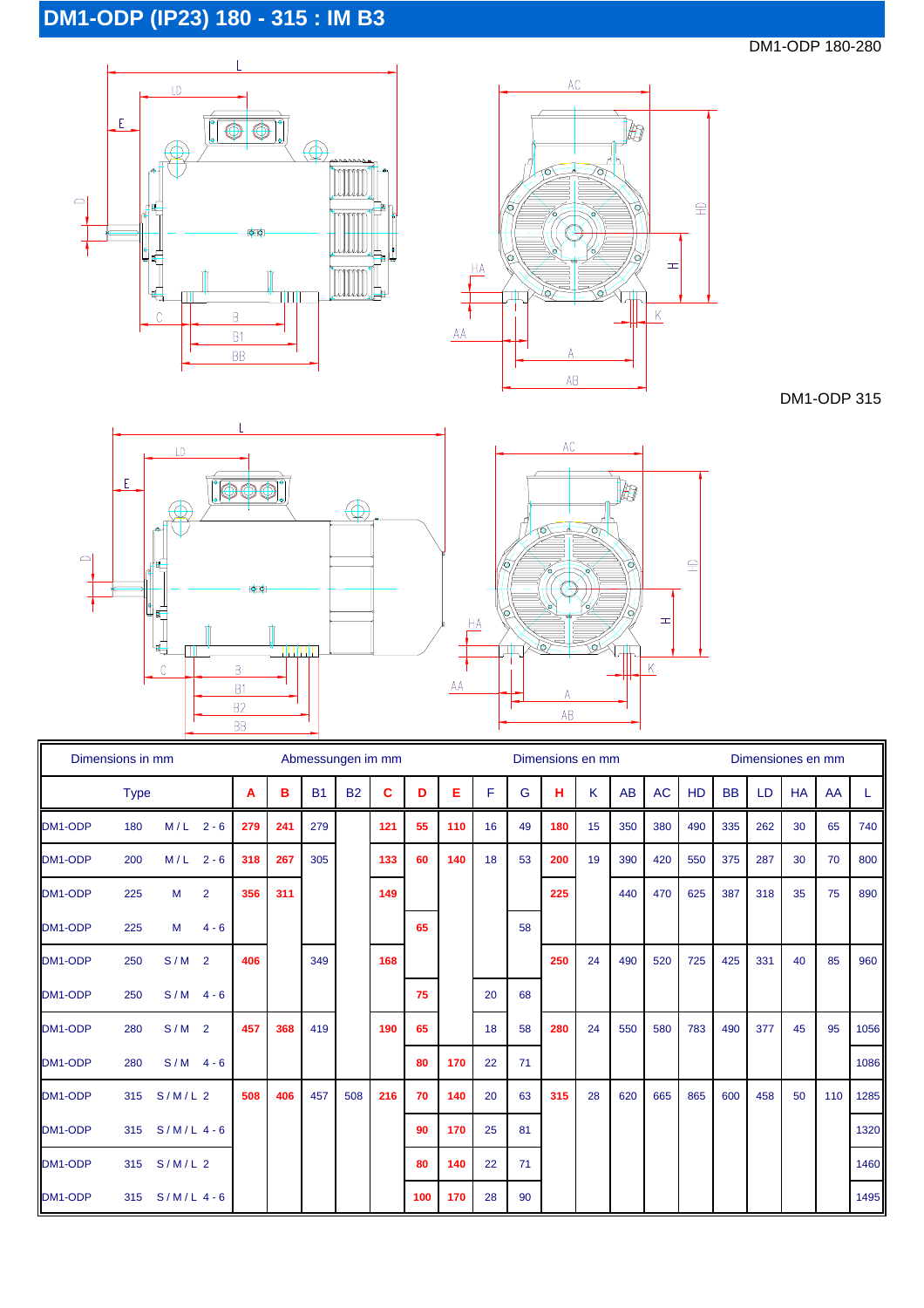# **DM1-ODP (IP23) 180 - 315 : IM B35**

#### DM1-ODP 180-280





DM1-ODP 315

 $\overline{a}$ 





|         | Dimensions in mm |             |                |     |     | Abmessungen im mm |           |     |     |     |    |    | Dimensions en mm |    |     |     |     |      |    | Dimensiones en mm |           |      |
|---------|------------------|-------------|----------------|-----|-----|-------------------|-----------|-----|-----|-----|----|----|------------------|----|-----|-----|-----|------|----|-------------------|-----------|------|
|         | <b>Type</b>      |             |                | А   | B   | <b>B1</b>         | <b>B2</b> | C.  | D   | Е   | F  | G  | н                | K  | M   | N   | P   | S    | T. | AB                | <b>HD</b> |      |
| DM1-ODP | 180              | M/L         | $2 - 6$        | 279 | 241 | 279               |           | 121 | 55  | 110 | 16 | 49 | 180              | 15 | 350 | 300 | 400 | 4Ø19 | 5  | 350               | 490       | 740  |
| DM1-ODP | 200              | M/L         | $2 - 6$        | 318 | 267 | 305               |           | 133 | 60  | 140 | 18 | 53 | 200              | 19 | 400 | 350 | 450 | 8Ø19 |    | 390               | 550       | 800  |
| DM1-ODP | 225              | M           | $\overline{2}$ | 356 | 311 |                   |           | 149 |     |     |    |    | 225              |    | 500 | 450 | 550 |      |    | 440               | 625       | 890  |
| DM1-ODP | 225              | M           | $4 - 6$        |     |     |                   |           |     | 65  |     |    | 58 |                  |    |     |     |     |      |    |                   |           |      |
| DM1-ODP | 250              | $S/M$ 2     |                | 406 |     | 349               |           | 168 |     |     |    |    | 250              | 24 | 600 | 550 | 660 | 8Ø24 | 6  | 490               | 725       | 960  |
| DM1-ODP | 250              | S/M         | $4 - 6$        |     |     |                   |           |     | 75  |     | 20 | 68 |                  |    |     |     |     |      |    |                   |           |      |
| DM1-ODP | 280              | S/M         | $\overline{2}$ | 457 | 368 | 419               |           | 190 | 65  |     | 18 | 58 | 280              |    |     |     |     |      |    | 550               | 783       | 1056 |
| DM1-ODP | 280              | S/M         | $4 - 6$        |     |     |                   |           |     | 80  | 170 | 22 | 71 |                  |    |     |     |     |      |    |                   |           | 1086 |
| DM1-ODP | 315              | $S/M/L$ 2   |                | 508 | 406 | 457               | 508       | 216 | 70  | 140 | 20 | 63 | 315              | 28 | 740 | 680 | 800 | 8Ø24 |    | 620               | 865       | 1285 |
| DM1-ODP | 315              | $S/M/L$ 4-6 |                |     |     |                   |           |     | 90  | 170 | 25 | 81 |                  |    |     |     |     |      |    |                   |           | 1320 |
| DM1-ODP | 315              | $S/M/L$ 2   |                |     |     |                   |           |     | 80  | 140 | 22 | 71 |                  |    |     |     |     |      |    |                   |           | 1460 |
| DM1-ODP | 315              | $S/M/L$ 4-6 |                |     |     |                   |           |     | 100 | 170 | 28 | 90 |                  |    |     |     |     |      |    |                   |           | 1495 |